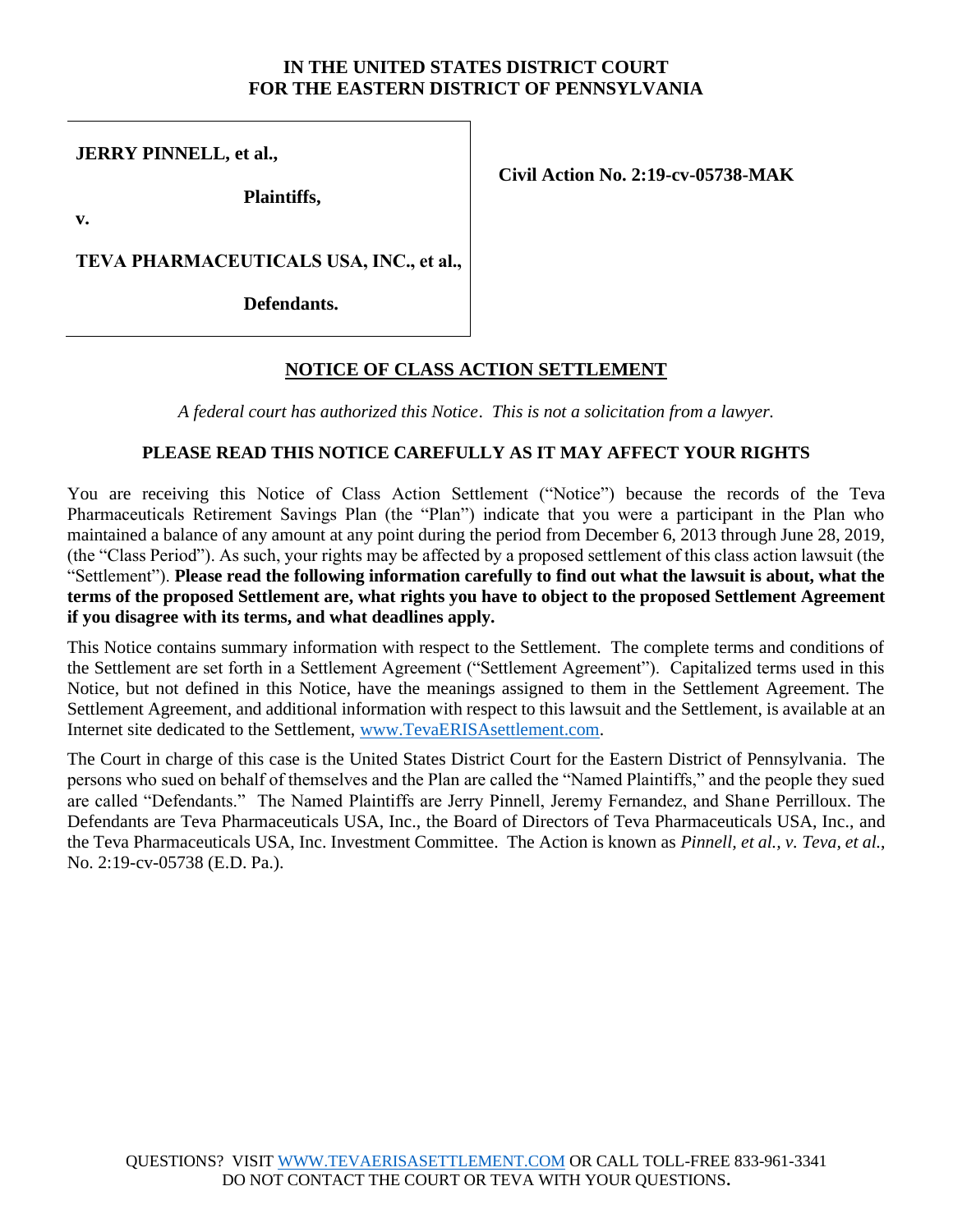### **YOUR LEGAL RIGHTS AND OPTIONS UNDER THE SETTLEMENT**

| <b>YOU ARE NOT REQUIRED</b><br>TO FILE A CLAIM IF YOU<br><b>ARE ENTITLED TO A</b><br><b>PAYMENT UNDER THE</b><br><b>SETTLEMENT</b><br><b>AGREEMENT.</b> | If the Settlement is approved by the Court and you are a member of the<br>Settlement Class, you will not need to file a claim in order to receive a<br>Settlement payment if you are entitled to receive a payment under the<br>Settlement Agreement.                                                                                                                                                                                                                                                                                                                                                             |
|---------------------------------------------------------------------------------------------------------------------------------------------------------|-------------------------------------------------------------------------------------------------------------------------------------------------------------------------------------------------------------------------------------------------------------------------------------------------------------------------------------------------------------------------------------------------------------------------------------------------------------------------------------------------------------------------------------------------------------------------------------------------------------------|
| <b>HOW SETTLEMENT</b><br><b>PAYMENTS WILL BE</b><br><b>DISTRIBUTED.</b>                                                                                 | If you are currently participating or have an account balance in the Plan and<br>are a Settlement Class member, any share of the Net Settlement Amount to<br>which you are entitled will be deposited into your Plan account. If you are a<br>Former Participant (i.e., no longer a participant in the Plan) and are a<br>Settlement Class member, such funds shall be paid directly to you by the<br>Settlement Administrator.                                                                                                                                                                                   |
| YOU MAY OBJECT TO<br>THE SETTLEMENT BY<br><b>APRIL 12, 2021.</b>                                                                                        | If you wish to object to any part of the Settlement, you may (as discussed<br>below) write to the Court and the attorneys for the Parties about why<br>you object to the Settlement.                                                                                                                                                                                                                                                                                                                                                                                                                              |
| <b>YOU MAY PARTICIPATE</b><br><b>IN THE FAIRNESS</b><br><b>HEARING TO BE HELD ON</b><br>MAY 3, 2021 AT 9:30 A.M.                                        | If you submit a written objection to the Settlement to the Court and counsel<br>before the Court-approved deadline, you may (but do not have to) participate<br>in the Fairness Hearing about the Settlement and present your objections to<br>the Court. You may participate in the Fairness Hearing even if you do not<br>file a written objection, but you will only be allowed to speak at the Fairness<br>Hearing if you file or submit a written objection in advance of the Fairness<br>Hearing AND you file a Notice of Intention To Appear, as described in the<br>answer to Question 16 in this Notice. |

• These rights and options**—and the deadlines to exercise them**—are explained in this Notice.

• The Court still has to decide whether to approve the Settlement. Payments will be made only if the Court approves the Settlement and that approval is upheld in the event of any appeal.

Further information regarding this litigation and this Notice may be obtained by contacting the following Class Counsel:

Mark K. Gyandoh CAPOZZI ADLER. P.C. 312 Old Lancaster Road Merion Station, PA 19066 Telephone: (610) 890-0200 Facsimile: (717) 233-4103

Class Counsel has established a toll-free phone number to receive your comments and questions: 833-961-3341. You may also send an email to settlement@CapozziAdler.com. You should contact Class Counsel with any questions regarding this Settlement, not the Court, Teva, or counsel for the Defendants.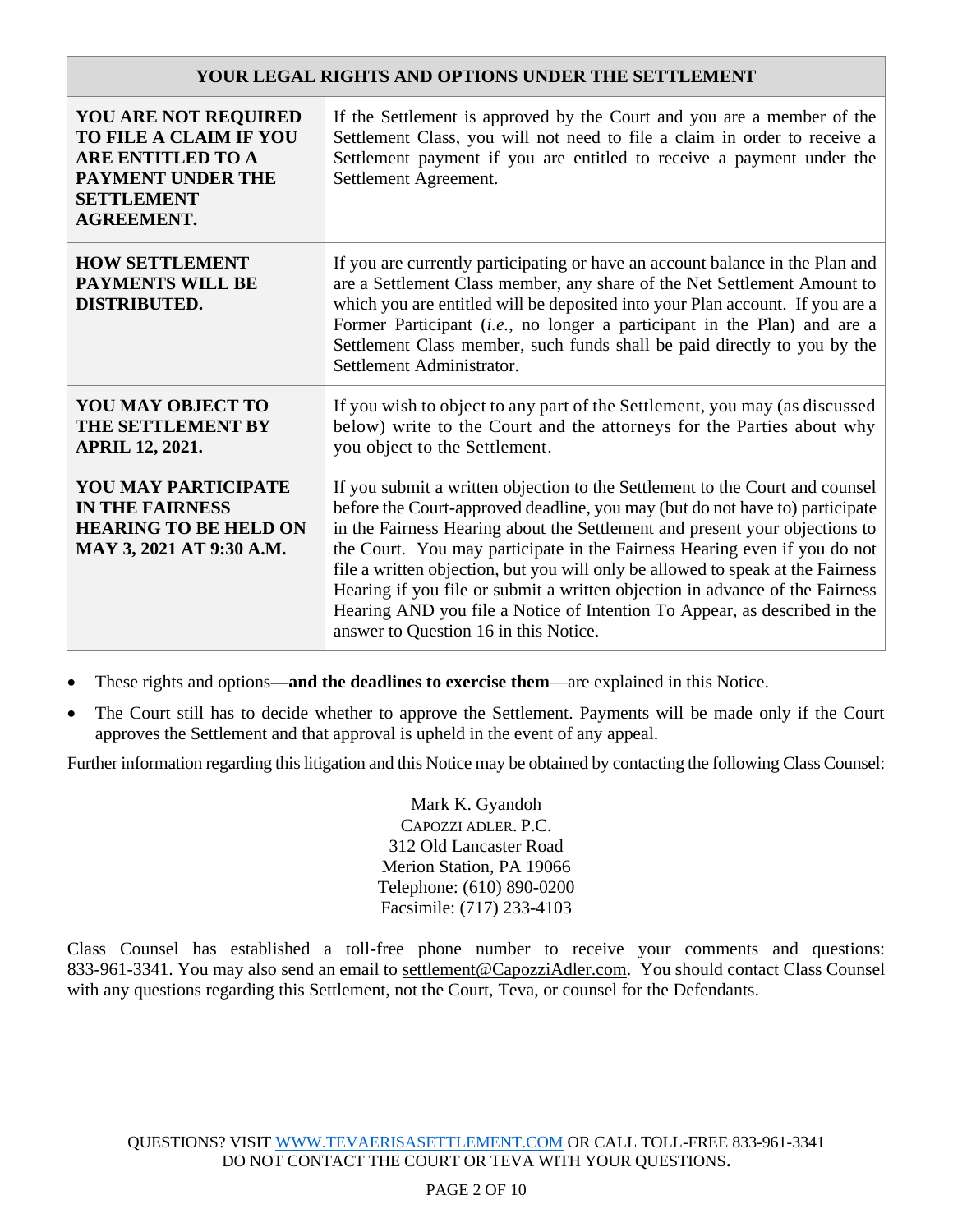# **WHAT THIS NOTICE CONTAINS**

| 1.  |                                                             |  |
|-----|-------------------------------------------------------------|--|
| 2.  |                                                             |  |
| 3.  |                                                             |  |
| 4.  |                                                             |  |
| 5.  |                                                             |  |
|     |                                                             |  |
| 6.  |                                                             |  |
| 7.  |                                                             |  |
| 8.  |                                                             |  |
| 9.  |                                                             |  |
| 10. |                                                             |  |
|     |                                                             |  |
| 11. |                                                             |  |
| 12. |                                                             |  |
| 13. |                                                             |  |
|     |                                                             |  |
| 14. | WHEN AND WHERE WILL THE COURT DECIDE WHETHER TO APPROVE THE |  |
| 15. |                                                             |  |
| 16. |                                                             |  |
|     |                                                             |  |
| 17. |                                                             |  |
|     |                                                             |  |
|     |                                                             |  |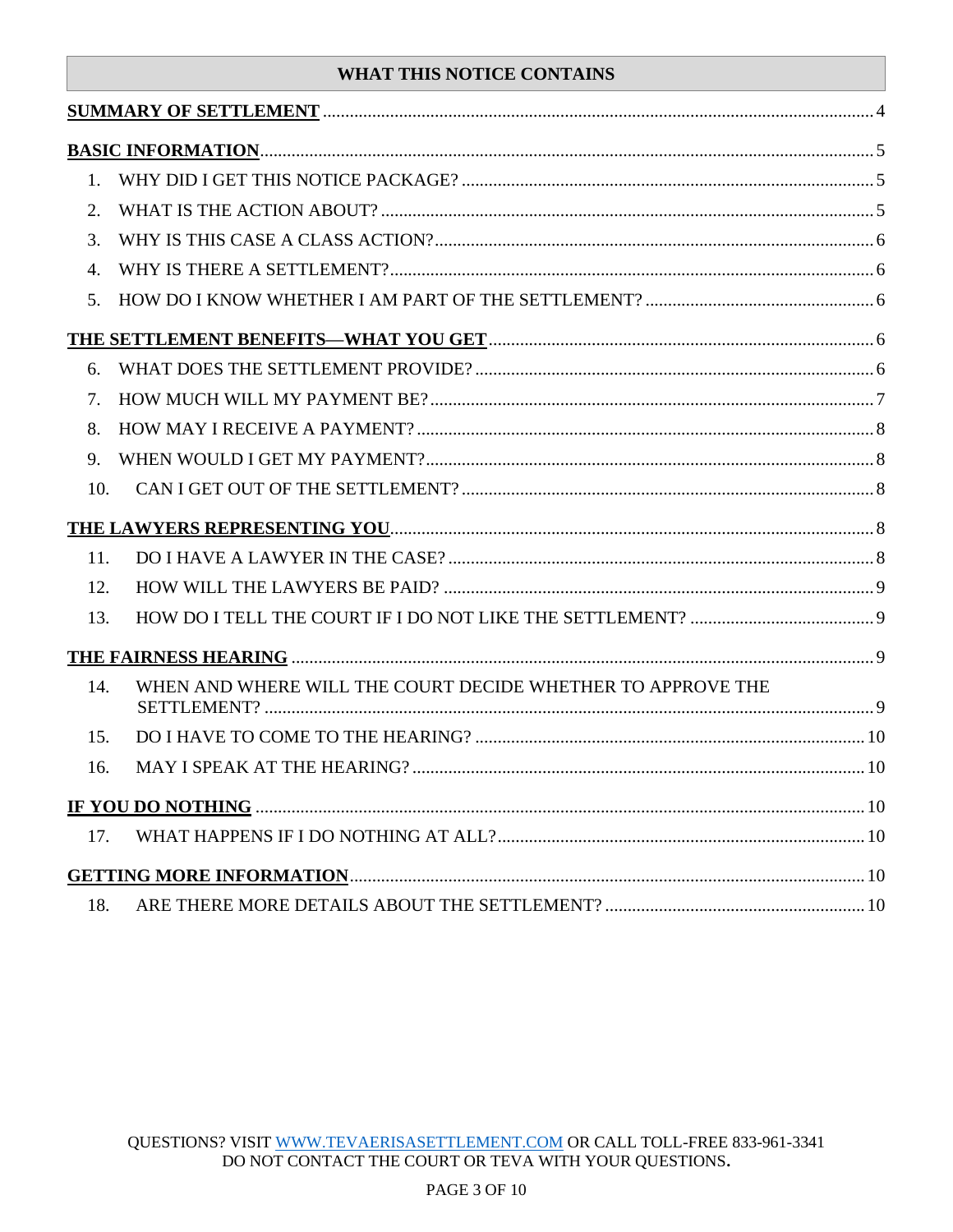## **SUMMARY OF SETTLEMENT**

<span id="page-3-0"></span>This litigation (the "Action") is a class action in which Named Plaintiffs Jerry Pinnell, Jeremy Fernandez, and Shane Perrilloux allege that the Defendants breached fiduciary duties owed to the participants in and beneficiaries of the Plan under ERISA by, among other things, failing to attempt to reduce the Plan's expenses and selecting for the Plan individual investment options that purportedly charged excessive fees compared to "similar" investment options available to the Plan. A copy of the Complaint as well as other documents filed in the Action are available at [www.TevaERISAsettlement.com](http://www.tevaerisasettlement.com/) or from Class Counsel. Defendants have denied and continue to deny all of the claims and allegations in the Action and deny any liability or wrongful conduct of any kind.

A Settlement Fund consisting of \$2,550,000.00 (two million, five hundred fifty thousand U.S. dollars) in cash (the "Gross Settlement Amount") is being established in the Action. The Gross Settlement Amount will be deposited into an escrow account, and the Gross Settlement Amount, together with any interest earned, will constitute the Settlement Fund. Payment of any taxes, approved attorneys' fees and litigation expenses and payment of Case Contribution Awards to the Named Plaintiffs, and costs of administering the Settlement will be paid out of the Settlement Fund. After the payment of such fees, expenses, and awards, the amount that remains will constitute the Net Settlement Amount. The Net Settlement Amount will be allocated to Settlement Class members according to a Plan of Allocation to be approved by the Court.

# **STATEMENT OF POTENTIAL OUTCOME OF THE ACTION**

Defendants strongly dispute the claims asserted in the Action and deny that they ever engaged in any wrongdoing, violation of law or breach of duty. Further, Named Plaintiffs would face an uncertain outcome if the Action were to continue. Although the Court denied Defendants' motion to dismiss the Action, this case was far from over. Prior to settling, two motions were pending before the Court: Plaintiffs' motion for class certification and Defendants' motion for partial summary judgment. An unfavorable ruling for Plaintiffs on either of the two motions would have severely diminished the value of this Action. Additionally, the Parties had yet to engage in expert discovery regarding the merits of the Action. Absent settlement, Defendants would present evidence that they reasonably and prudently managed the Plan's investment options and fees and fulfilled all of their fiduciary obligations. As a result, continued litigation could result in a judgment in favor of the Defendants and against the Named Plaintiffs and Class. Even if the Named Plaintiffs and Class prevailed, they might recover a judgment greater or less than the benefits obtained as part of the Settlement, or no recovery at all.

The Named Plaintiffs and the Defendants disagree on liability and do not agree on the amount that would be recoverable even if the Named Plaintiffs were to prevail at trial. The Defendants deny all claims and contentions by the Named Plaintiffs. The Defendants deny that they are liable to the Settlement Class and that the Settlement Class or the Plan has suffered any damages for which the Defendants could be held legally responsible. Having considered the uncertainty, costs and risks inherent in any litigation, particularly in a complex case such as this, the Named Plaintiffs and Defendants have concluded that it is desirable that the Action be fully and finally settled on the terms and conditions set forth in the Settlement Agreement.

# **STATEMENT OF ATTORNEYS' FEES AND EXPENSES SOUGHT IN THE ACTION**

Class Counsel will apply to the Court for an order awarding attorneys' fees not in excess of thirty-three and one third percent (33 1/3%) of the Settlement Amount (a maximum amount of \$850,000.00), plus reimbursement of expenses. Any amount awarded will be paid from the Settlement Fund. Defendants have no responsibility for payment of such fees and expenses.

## **WHAT WILL THE NAMED PLAINTIFFS GET?**

The Named Plaintiffs will share in the allocation of the Net Settlement Amount on the same basis as all other members of the Settlement Class. In addition, the Named Plaintiffs will ask the Court to award up to \$15,000 to each of the Named Plaintiffs as Case Contribution Awards for their participation in the Action and representation of the Settlement Class. Any such awards will be paid solely from the Settlement Fund.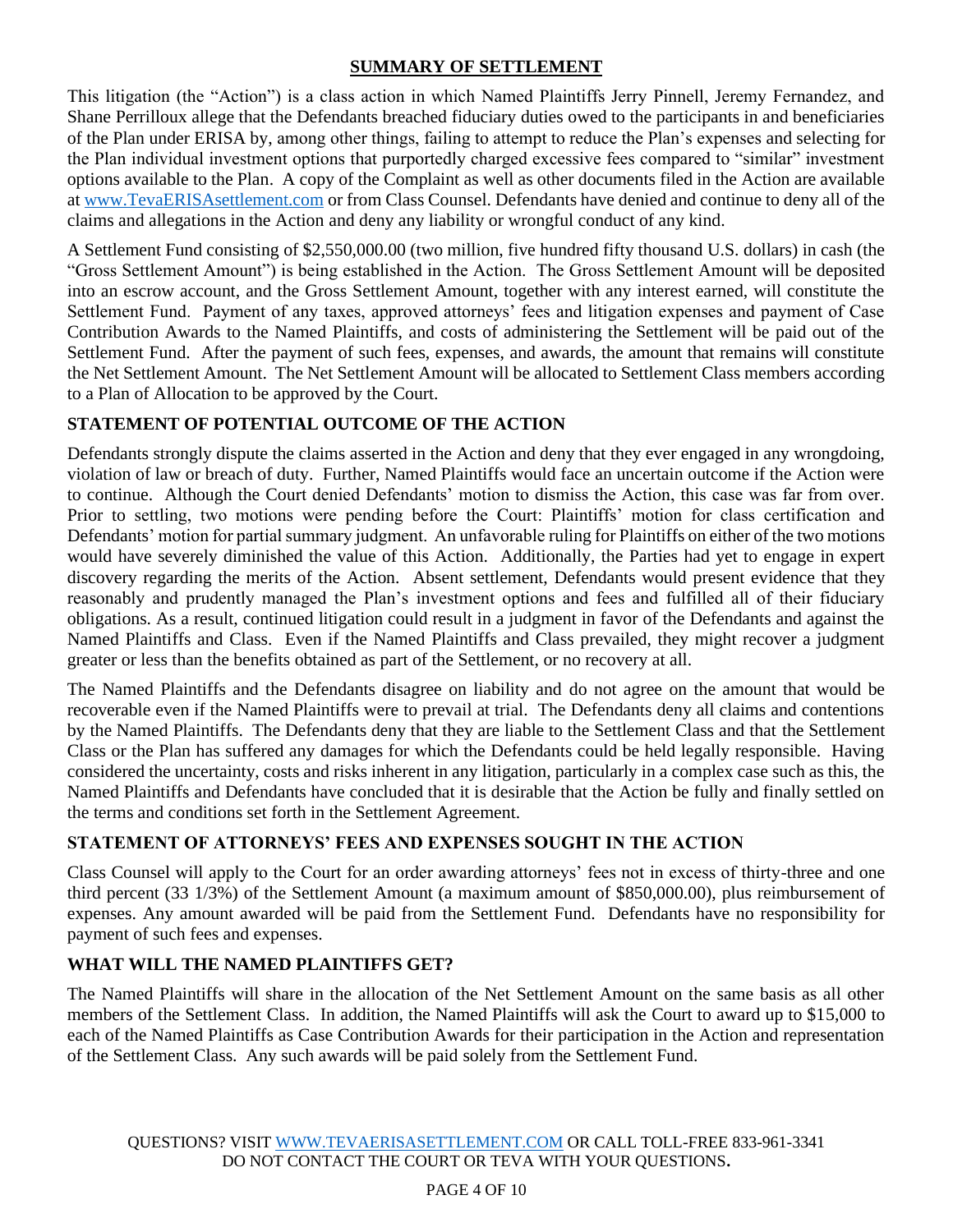## <span id="page-4-1"></span><span id="page-4-0"></span>**1. WHY DID I GET THIS NOTICE PACKAGE?**

You or someone in your family may have been a participant in or a beneficiary of the Plan during **the period from December 6, 2013 to June 28, 2019**, during which time your Plan account included investments in any of the Plan's investment options.

The Court directed that this Notice be sent to you because if you fall within the definition of the Settlement Class, you have a right to know about the Settlement and the options available to you regarding the Settlement before the Court decides whether to approve the Settlement. If the Court approves the Settlement, and after any objections and appeals are resolved, the Net Settlement Amount will be distributed to the Settlement Class members according to a Court-approved Plan of Allocation described below. This Notice describes the Action, the Settlement, your legal rights, what benefits are available, who is eligible for them, and how to get them.

## <span id="page-4-2"></span>**2. WHAT IS THE ACTION ABOUT?**

The Action claims that under the ERISA, the Defendants owed fiduciary duties of loyalty, care, and prudence to the Plan and that they violated those duties in connection with the selection and monitoring of the Plan's investment options. During the Class Period, participants in the Plan were able to allocate their account balances among various investment funds. Named Plaintiffs allege that because the Plan had nearly two billion dollars in assets, it had substantial bargaining power regarding the fees and expenses that were charged against participants' investments. Named Plaintiffs further allege that Defendants, however, did not try to reduce the Plan's expenses and selected for the Plan individual investment options that purportedly charged excessive fees compared to "similar" investment options available to the Plan. Additionally, Named Plaintiffs allege Defendants failed to prudently monitor the recordkeeping fees charged to Plan participants. Recordkeeping in simple terms refers to the suite of administrative services provided to retirement plan participants such as enrollment, implementing participants' investment selections, maintaining the plan website and call center, and providing individual account statements to participants.

### **THE DEFENSES IN THE ACTION**

Defendants deny all of the claims and allegations made in the Action and deny that they ever engaged in any wrongful conduct. If the Action were to continue, Defendants would raise numerous defenses to liability, including:

Defendants did not engage in any of the allegedly improper conduct charged in the Complaint;

Defendants reasonably and prudently managed the Plan's investment options and fees and fulfilled all of their fiduciary obligations;

The Plan's investment options were and are reasonable, prudent, and sound investment options for Plan participants;

Even if a court were to determine that Defendants failed to discharge any duty under ERISA, any such breach of fiduciary duty did not cause the Plan or its participants to suffer any loss.

### **THE ACTION HAS BEEN AGGRESSIVELY LITIGATED**

Class Counsel has extensively investigated the allegations in the Action. Among other efforts, Class Counsel reviewed Plan-governing documents and materials, communications with Plan participants, U.S. Department of Labor filings, news articles and other publications, and other documents regarding the general and specific matters that were alleged in the original complaint filed on December 6, 2019 and the amended complaint filed on February 5, 2020. In the amended complaint (referred to here as the "Complaint"), Plaintiffs allege that Defendants breached the fiduciary duties of prudence and loyalty under ERISA by selecting for the Plan individual investment options that purportedly charged excessive fees compared to "similar" investment options available to the Plan. Plaintiffs also allege that Defendants allowed the Plan to pay excessive administrative expenses. This matter was set to go to trial on February 16, 2021. Over the last several months leading up to settlement, the Parties engaged in significant discovery, including the taking of the Named Plaintiffs' depositions and exchange of documents.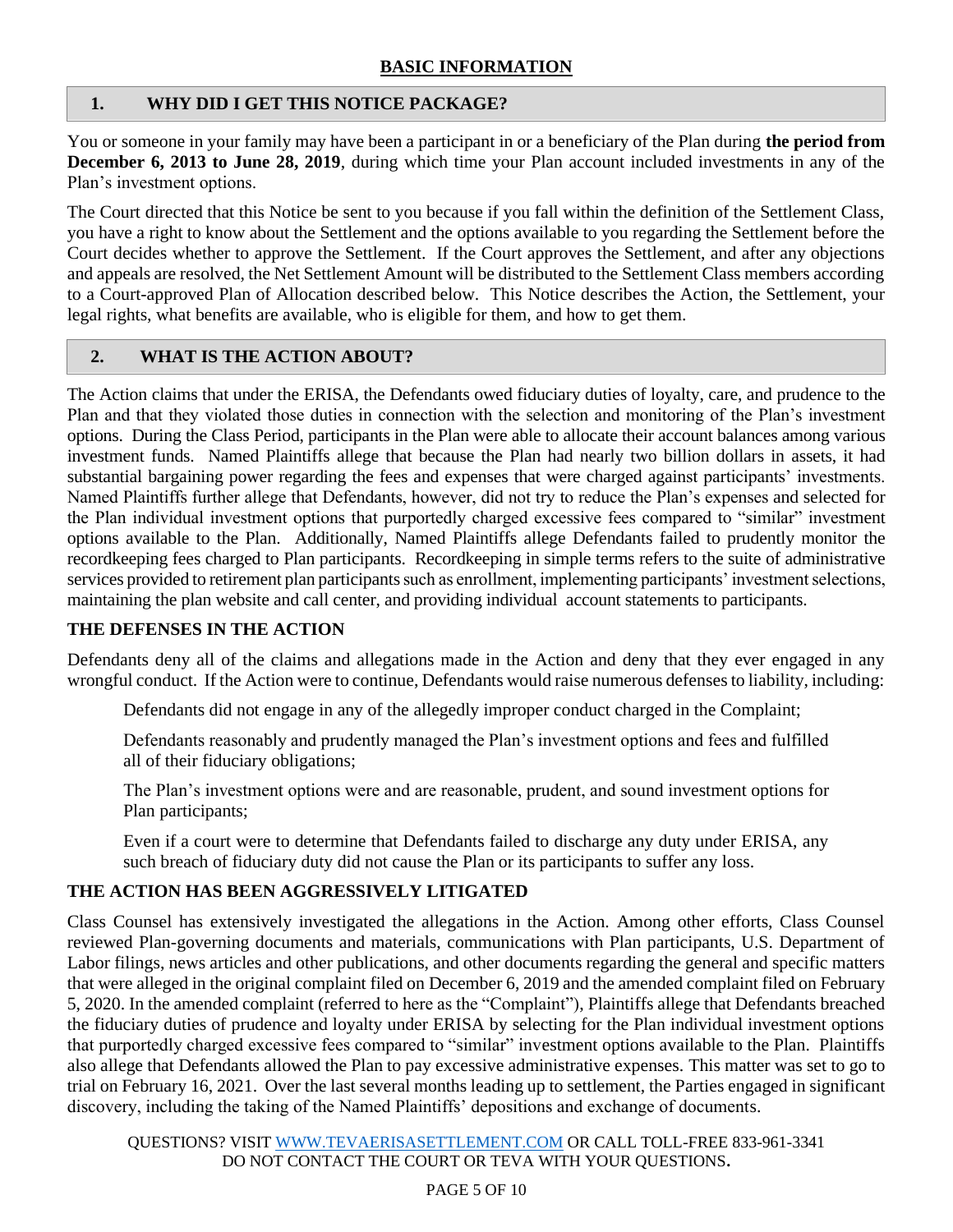### **SETTLEMENT DISCUSSIONS**

On October 13, 2020, the Parties mediated the Action under the supervision of Hunter Hughes, Esq., a mediator experienced in ERISA and other complex class actions. During the full-day mediation, counsel for the Parties conducted extensive, arm's-length negotiations concerning a possible compromise and settlement of the Action, eventually resulting in the Parties agreeing to a proposed Settlement. The Parties subsequently negotiated the specific terms of the Settlement Agreement and related documents. On November 18, 2020, Named Plaintiffs filed a motion seeking preliminary approval of the Settlement as well as seeking related relief.

### <span id="page-5-0"></span>**3. WHY IS THIS CASE A CLASS ACTION?**

In a class action, one or more plaintiffs, called "class representatives" or "named plaintiffs," sue on behalf of people who have similar claims. All of these people who have similar claims collectively make up the "class" and are referred to individually as "class members." One case resolves the issues for all class members together. Because the conduct alleged in this Action is claimed to have affected a large group of people – participants in the Plan during the Class Period – in a similar way, the Named Plaintiffs filed this case as a class action.

## <span id="page-5-1"></span>**4. WHY IS THERE A SETTLEMENT?**

As in any litigation, all parties face an uncertain outcome. On the one hand, continuation of the case against the Defendants could result in a judgment greater than this Settlement. On the other hand, continuing the case could result in no recovery at all or in a recovery that is less than the amount of the Settlement. Based on these factors, the Named Plaintiffs and Class Counsel have concluded that the proposed Settlement is in the best interests of all Settlement Class members.

## <span id="page-5-2"></span>**5. HOW DO I KNOW WHETHER I AM PART OF THE SETTLEMENT?**

You are a member of the Settlement Class if you have not previously released your legal claims against Teva pursuant to a Separation Agreement that covers the entirety of the Class Period in this case, and if you fall within the definition of the Settlement Class preliminarily approved by Judge Mark Kearney:

All persons who participated in the Plan at any time during the Class Period, including any Beneficiary of a deceased person who participated in the Plan at any time during the Class Period, and any Alternate Payee of a person subject to a Qualified Domestic Relations Order who participated in the Plan at any time during the Class Period. Excluded from the Settlement Class are Defendants and their beneficiaries.

If you are a member of the Settlement Class, the amount of money you will receive, if any, will depend upon the Plan of Allocation, described below.

## **THE SETTLEMENT BENEFITS—WHAT YOU GET**

## <span id="page-5-4"></span><span id="page-5-3"></span>**6. WHAT DOES THE SETTLEMENT PROVIDE?**

Provided that the Settlement becomes Final, a Settlement Fund consisting of \$2,550,000 will be established in the Action. The amount of money that will be allocated among members of the Settlement Class, after the payment of any taxes and Court-approved costs, fees, and expenses, including attorneys' fees and expenses of Class Counsel, any Court-approved Case Contribution Awards to be paid to the Named Plaintiffs, and payment of expenses incurred in calculating the Settlement payments and administering the Settlement, is called the Net Settlement Amount. The Net Settlement Amount will not be known until these other amounts are quantified and deducted. The Net Settlement Amount will be allocated to members of the Settlement Class according to a Plan of Allocation to be approved by the Court. The Plan of Allocation describes how Settlement payments will be distributed to Settlement Class members who receive a payment.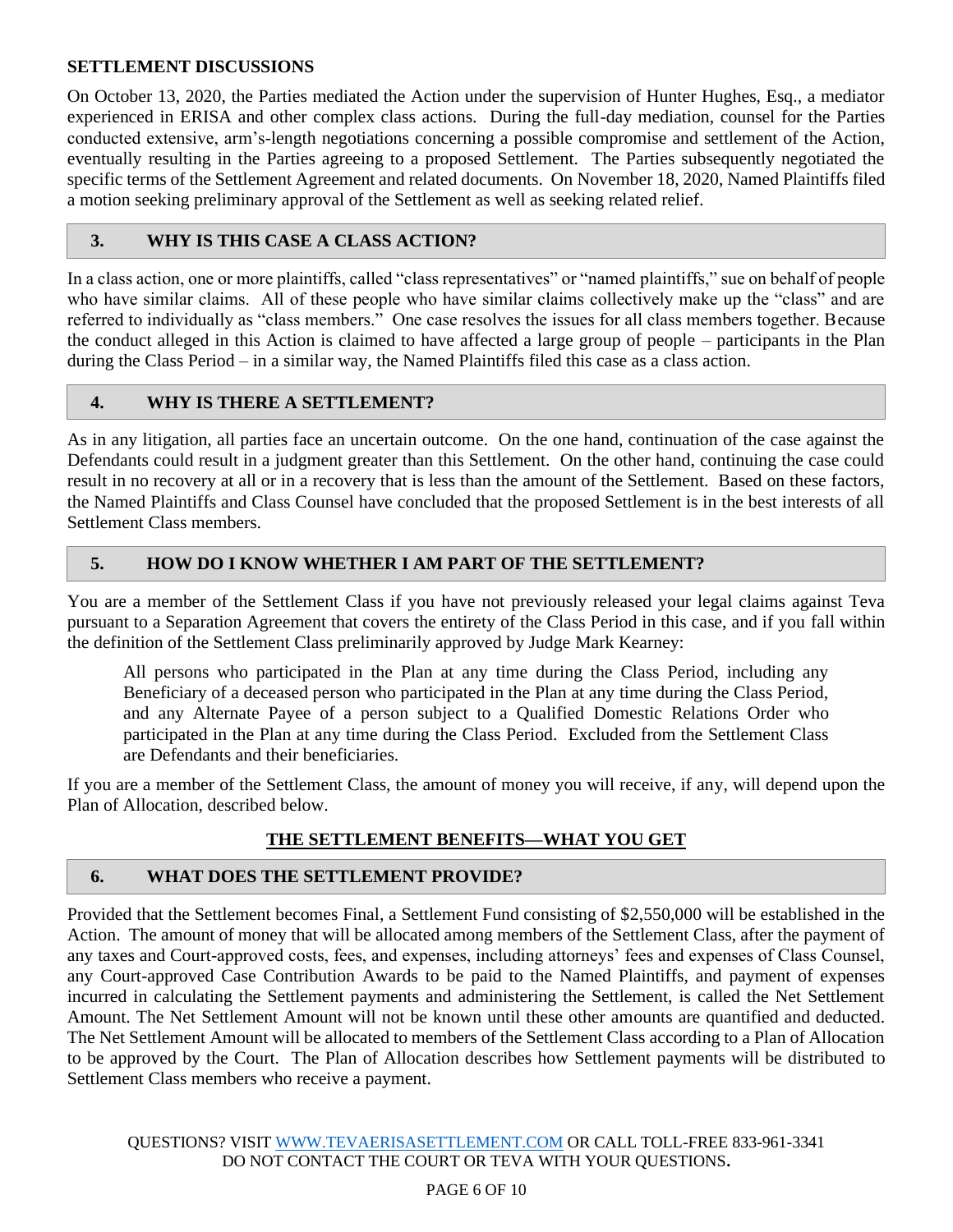If the Settlement is approved by the Court, all Settlement Class members and anyone claiming through them shall be deemed to fully release the Released Parties from Released Claims. The Released Parties are (a) Defendants; (b) Defendants' insurers, co-insurers, and reinsurers; (c) Defendants' direct and indirect past, present, and future affiliates, parents, subsidiaries, divisions, joint ventures, predecessors, successors, Successors In Interest, assigns, boards of trustees, boards of directors, officers, trustees, directors, partners, agents, managers, members, employees or heirs (including any individuals who serve or served in any of the foregoing capacities, such as members of the boards of trustees or boards of directors that are associated with any of Defendants' past, present, and future affiliates), and each Person that controls, is controlled by, or is under common control with them; (d) the Plan and the Plan's current and past fiduciaries, administrators, plan administrators, recordkeepers, service providers, consultants, attorneys, agents, insurers and parties-in-interest; and (e) Defendants' independent contractors, representatives, attorneys, administrators, insurers, fiduciaries, accountants, auditors, advisors, consultants, personal representatives, spouses, heirs, executors, administrators, associates, employee benefit plan fiduciaries (with the exception of the Independent Fiduciary), employee benefit plan administrators, service providers to the Plan (including their owners and employees), members of their immediate families, consultants, subcontractors, and all persons acting under, by, through, or in concert with any of them. Released Claims are defined in the Settlement Agreement and include all claims that were or could have been asserted in the Action, whether known or unknown. This means, for example, that Settlement Class members will not have the right to sue the Released Parties for failure to prudently select and monitor the Plan's investment options or fees, or related matters, that occurred during the Class Period.

The above description of the proposed Settlement is only a summary. The complete terms, including the definitions of the Released Parties and Released Claims, are set forth in the Settlement Agreement (including its exhibits), which may be obtained at a dedicated Settlement Internet site, www.TevaERISAsettlement.com or by contacting Class Counsel listed on Page 2 above.

## <span id="page-6-0"></span>**7. HOW MUCH WILL MY PAYMENT BE?**

Each Settlement Class member's share will be calculated according to a Court-approved Plan of Allocation by a third-party vendor ("Settlement Administrator") selected by Class Counsel. You are not required to calculate the amount you may be entitled to receive under the Settlement as the Settlement Administrator will do so under the Plan of Allocation. In general, your proportionate share of the Settlement will be calculated as follows:

- First, the Settlement Administrator will obtain balances for each Settlement Class member in their Plan accounts as of December 31, 2013, and at the end of each quarter during the Class Period (March 31, June 30, September 30, and December 31) up to and including March 31, 2019, with final data of as June 28, 2019. Each Class Member's account balances for each year of the Class Period based on the account balances as of these dates will be summed. This summed amount will be that Class Member's "Balance." With regard to this first step of the calculation, different data will be utilized for Class Members who signed Separation Agreements with Teva. For these Class Members, the Settlement Administrator will use the balances in the Class Member's Plan account beginning with the first date of the financial quarter following the quarter during which such Class Member entered into the Separation Agreement through the end of the Class Period.
- Second, the Balance for all Class Members will be summed.
- Third, each Class Member will receive a share of the Net Settlement Amount in proportion to the sum of that Class Member's Balance as compared to the sum of the Balance for all Class Members, i.e. where the numerator is the Class Member's Balance and the denominator is the sum of all Class Members' Balances.
- The amounts resulting from this initial calculation will be known as the Preliminary Entitlement Amount. Class Members who are entitled to a distribution of less than \$10.00 will receive a distribution of \$10.00 (the "De Minimis Amount") from the Net Settlement Amount. In other words, the Settlement Administrator shall progressively increase Class Members' awards falling below the De Minimis Amount until the lowest participating Class Member award is the De Minimis Amount, *i.e.* \$10.00. The resulting calculation shall be the Final Entitlement Amount for each Class Member. The sum of the Final Entitlement Amount for each Class Member will equal the dollar amount of the Net Settlement Amount.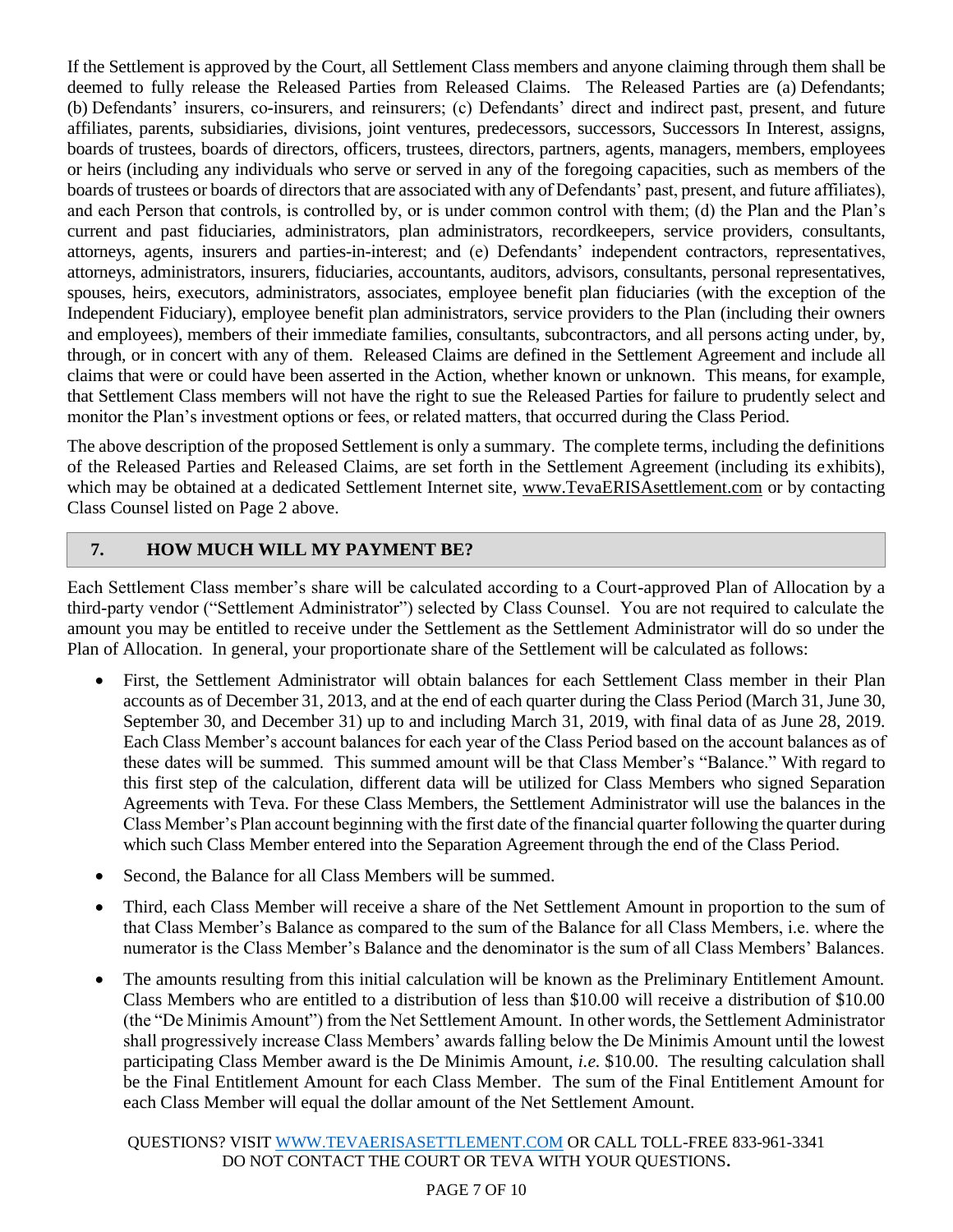**You will not be required to produce records that show your Plan activity**. If you are entitled to a share of the Settlement Fund, your share of the Settlement will be determined based on the Plan's records for your account. If you have questions regarding the allocation of the Net Settlement Amount, please contact Class Counsel listed on Page 2 above.

## <span id="page-7-0"></span>**8. HOW MAY I RECEIVE A PAYMENT?**

You do not need to file a claim. The Entitlement Amount for Settlement Class members with an Active Account (an account with a positive balance) as of September 30, 2020, will be paid into the Plan. Former Participants will be paid directly by the settlement administrator by check. All such payments are intended by the Settlement Class to be "restorative payments" in accordance with Internal Revenue Service Revenue Ruling 2002-45. Checks issued to Former Participants pursuant to this paragraph shall be valid for 180 days from the date of issue. If you are a former Plan participant and have not provided the Plan with your current address, please contact Class Counsel listed on Page 2 above. Each Class Member who receives a payment under this Settlement Agreement shall be fully and ultimately responsible for payment of any and all federal, state, or local taxes resulting from or attributable to the payment received by such person.

# <span id="page-7-1"></span>**9. WHEN WOULD I GET MY PAYMENT?**

The Settlement cannot be completed unless and until several events occur. These events include final approval of the Settlement by the Court, approval of the Settlement by an independent fiduciary to the Plan, transfer of the Net Settlement Amount to the Plan, and calculation of the amount of the Settlement owed to each Settlement Class member. If objections are made to the Settlement or appeals are taken by objectors who oppose the approval of the Settlement, this process may take a long time to complete, possibly several years.

### **There will be no payments if the Settlement Agreement is terminated.**

The Settlement Agreement may be terminated for several reasons, including if (1) the Court does not approve, or materially modifies the Settlement Agreement, or (2) the Court approves the Settlement Agreement but the approval is reversed or materially modified by an appellate court. If the Settlement Agreement is terminated, the Action will proceed again as if the Settlement Agreement had not been entered into. The Settlement is not conditioned upon the Court's approval of attorneys' fees or the reimbursement of expenses/costs sought by Class Counsel, the Case Contribution Awards sought by the Named Plaintiffs, or any appeals solely related thereto.

## <span id="page-7-2"></span>**10. CAN I GET OUT OF THE SETTLEMENT?**

**You do not have the right to exclude yourself from the Settlement**. The Settlement Agreement provides for certification of the Settlement Class as a non-opt-out class action under Federal Rule of Civil Procedure 23(b)(1), and the Court has preliminarily determined that the requirements of that rule have been satisfied. Thus, it is not possible for any Settlement Class members to exclude themselves from the Settlement. As a Settlement Class member, you will be bound by any judgments or orders that are entered in the Action for all claims that were or could have been asserted in the Action or are otherwise released under the Settlement.

Although you cannot opt out of the Settlement, you can object to the Settlement and ask the Court not to approve it. For more information on how to object to the Settlement, see the answer to Question 13 below.

## **THE LAWYERS REPRESENTING YOU**

# <span id="page-7-4"></span><span id="page-7-3"></span>**11. DO I HAVE A LAWYER IN THE CASE?**

The Court has preliminarily appointed the law firm of Capozzi Adler, P.C. as Class Counsel for the Named Plaintiffs in the Action. You will not be charged directly by these lawyers. If you want to be represented by your own lawyer, you may hire one at your own expense.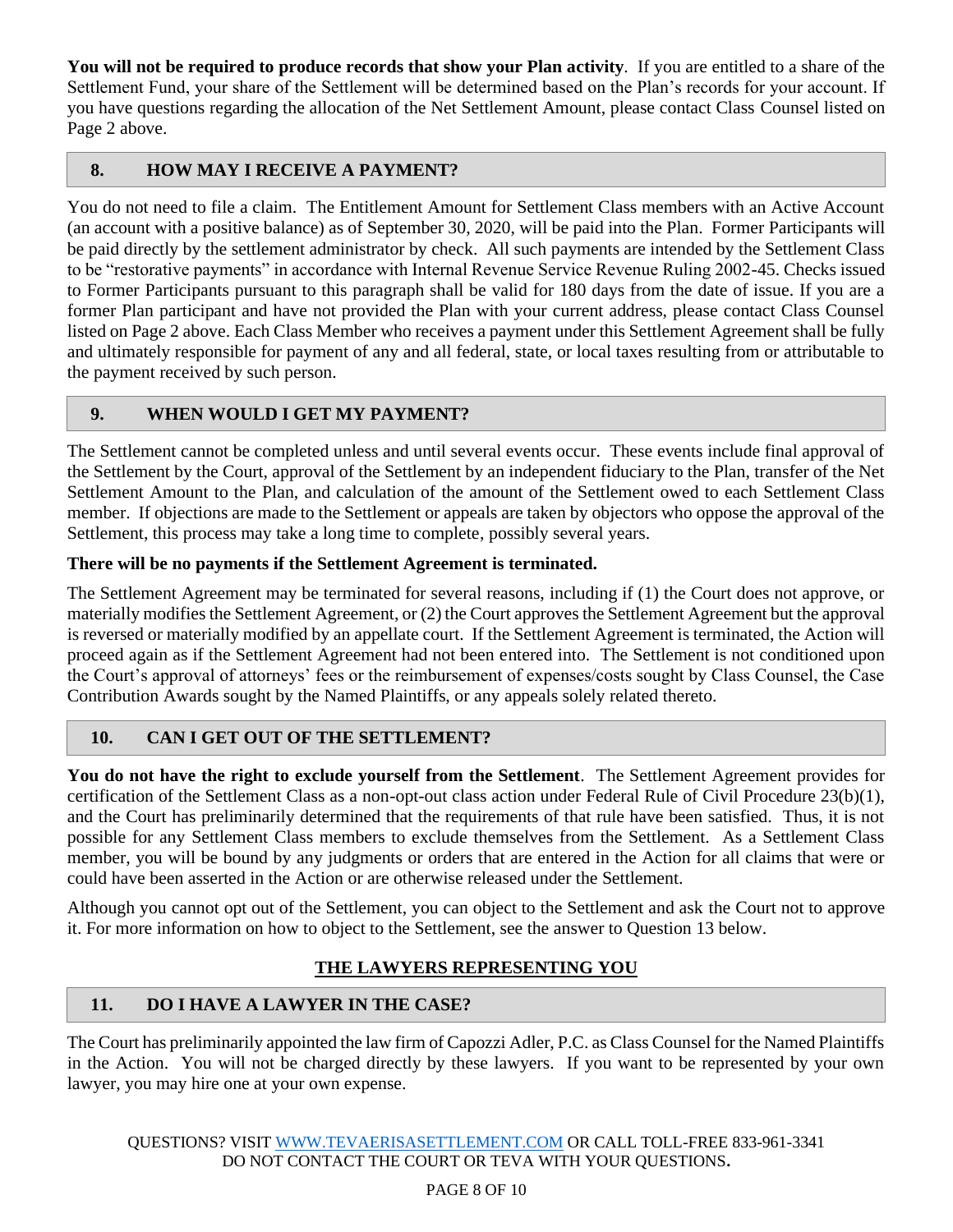## <span id="page-8-0"></span>**12. HOW WILL THE LAWYERS BE PAID?**

Class Counsel will file a motion for the award of attorneys' fees of not more than one third (33 1/3%) of the Settlement Amount, plus reimbursement of expenses incurred in connection with the prosecution of the Action not to exceed \$50,000. This motion will be considered at the Fairness Hearing described below.

### **OBJECTING TO THE ATTORNEYS' FEES**

By following the procedures described in the answer to Question 13, you can tell the Court that you do not agree with the fees and expenses the attorneys intend to seek and ask the Court to deny their motion or limit the award.

### <span id="page-8-1"></span>**13. HOW DO I TELL THE COURT IF I DO NOT LIKE THE SETTLEMENT?**

If you are a Settlement Class Member, you can object to the Settlement if you do not like any part of it. You can give reasons why you think the Court should not approve it. To object, you must send a letter or other writing saying that you object to the Settlement in *Pinnell, et al, v. Teva Pharmaceuticals USA, Inc., et al.*, No. 2:19-cv-05738 (E.D. Pa.). Be sure to include your name, address, telephone number, signature, and a full explanation of all the reasons why you object to the Settlement. Your objection must be received by the Court **no later than April 12, 2021. You may send your objection for filing by e-mail, preferably in PDF format, to [PAED\\_DOCUMENTS@paed.uscourts.gov.](mailto:PAED_DOCUMENTS@paed.uscourts.gov) You may also file your objection by mail. To do so, you should send your objection to**:

> Clerk of the Court United States District Court, Eastern District of Pennsylvania James A. Byrne United States Courthouse 601 Market Street Philadelphia, PA 19106

The objection must refer prominently to this case name: *Pinnell, et al, v. Teva Pharmaceuticals USA, Inc., et al.*, No. 2:19-cv-05738 (E.D. Pa.).

A copy of your objection must also be provided to Class Counsel and Defense Counsel by email to [settlement@CapozziAdler.com](mailto:settlement@CapozziAdler.com) or to the following respective addresses for Class and Defense Counsel:

Class Counsel

Defense Counsel

Mark K. Gyandoh Capozzi Adler, P.C. 312 Old Lancaster Rd Merion Station, Pennsylvania 19066

Deborah S. Davidson Morgan, Lewis & Bockius, LLP 77 Wacker Drive, Fifth Floor Chicago, IL 60601

### **THE FAIRNESS HEARING**

<span id="page-8-2"></span>The Court will hold a Fairness Hearing to decide whether to approve the Settlement as fair, reasonable, and adequate. You may participate in the Fairness Hearing, **which may be held telephonically or by video conference,** and you may ask to speak, but you do not have to participate in the Fairness Hearing to have your objection considered. **It is your obligation to ensure that your written objection is filed with the Court by no later than April 12, 2021.**

## <span id="page-8-3"></span>**14. WHEN AND WHERE WILL THE COURT DECIDE WHETHER TO APPROVE THE SETTLEMENT?**

The Court will hold the Fairness Hearing at 9:30 a.m. on May 3, 2021, at the United States District Court for the Eastern District of Pennsylvania, James A. Byrne United States Courthouse, 601 Market Street, Philadelphia, PA 19106 before the Hon. Mark A. Kearney, or such other courtroom as the Court may designate. **The Court may adjourn the Fairness Hearing without further notice to the Settlement Class and also may schedule the hearing to be done by telephone or video conference. If you wish to participate you should confirm the date**